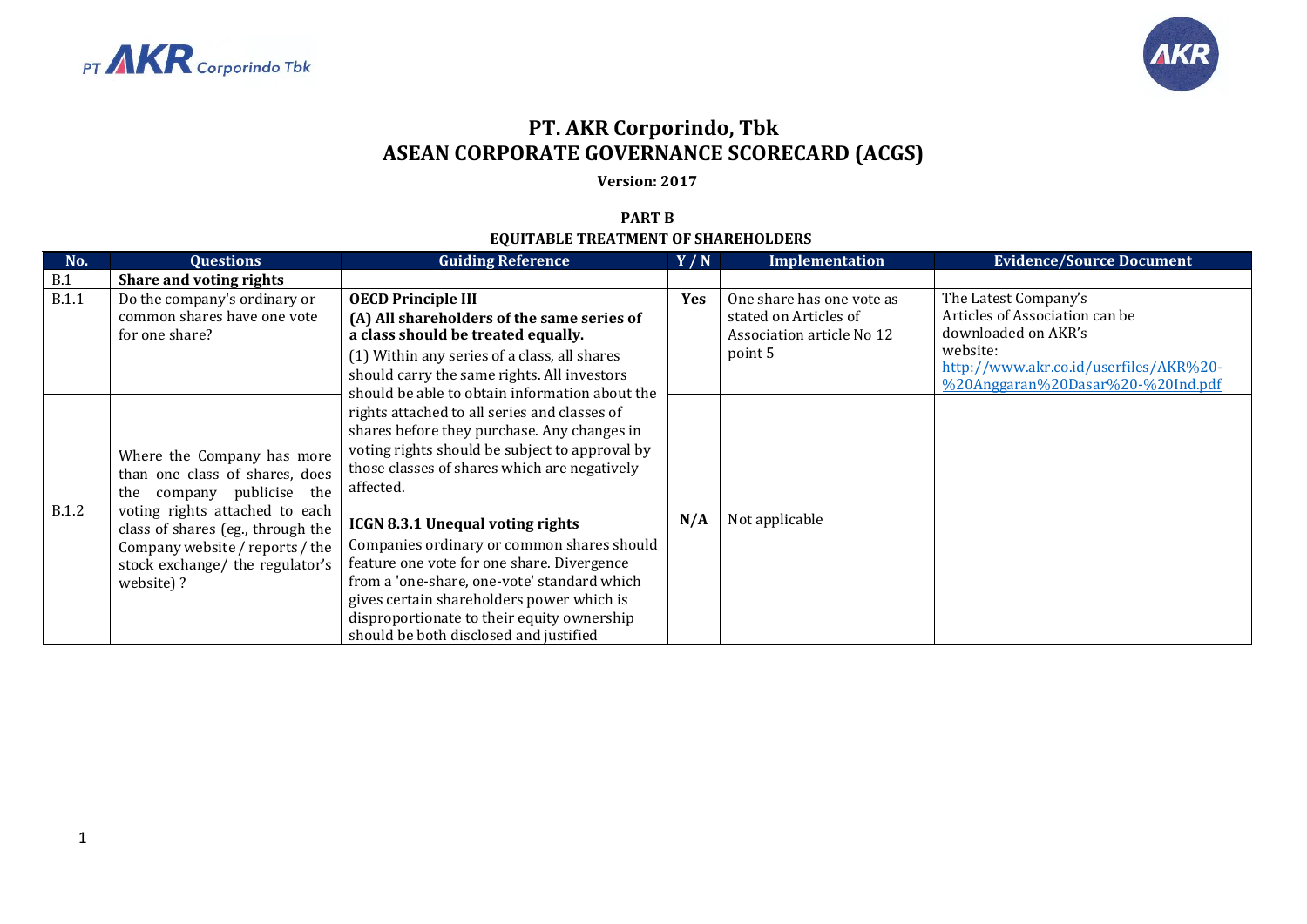



| No.          | <b>Questions</b>                                                                                                                                                  | <b>Guiding Reference</b>                                                                                                                                                                                                                                                                                                                                                                                                                                                                                        | Y/N        | <b>Implementation</b>                                                                                                                  | <b>Evidence/Source Document</b>                                                                                                                                 |
|--------------|-------------------------------------------------------------------------------------------------------------------------------------------------------------------|-----------------------------------------------------------------------------------------------------------------------------------------------------------------------------------------------------------------------------------------------------------------------------------------------------------------------------------------------------------------------------------------------------------------------------------------------------------------------------------------------------------------|------------|----------------------------------------------------------------------------------------------------------------------------------------|-----------------------------------------------------------------------------------------------------------------------------------------------------------------|
| B.2          | <b>Notice of AGM</b>                                                                                                                                              |                                                                                                                                                                                                                                                                                                                                                                                                                                                                                                                 |            |                                                                                                                                        |                                                                                                                                                                 |
| B.2.1        | Does each resolution in the<br>most recent AGM deal with<br>only one item, i.e. there is<br>no bundling of several<br>the<br>into<br>items<br>same<br>resolution? | <b>OECD Principle II</b><br>(C) Shareholders should have the opportunity to<br>participate effectively and vote in general<br>shareholder meetings and should be informed of the<br>rules, including voting procedures, that govern<br>shareholder meetings:<br>(1) Shareholders should be furnished with sufficient<br>and timely information concerning the date,<br>location and agenda of general meetings, as well as<br>full and timely information regarding the issues to<br>be decided at the meeting. | Yes        | Each resolution deal with one<br>item                                                                                                  | Resolution result of the AGM<br>for the fiscal year 2016 published in<br>newspaper (Bisnis Indonesia), IDX<br>website and also AKR website on<br>April 21, 2017 |
| <b>B.2.2</b> | Are the company's Notice<br>of the most recent AGM /<br>circular fully translated<br>and published on the same<br>date as the local-language<br>version           | (3) Effective shareholder participation in key<br>corporate governance decisions, such as the and<br>election of board members, should be facilitated                                                                                                                                                                                                                                                                                                                                                           | <b>Yes</b> | Notice of AGM/circular<br>provided in dual language,<br>(local and English) and<br>published on same date and<br>uploaded into website | Notice of AGM for Fiscal Year 2016<br>published in newspaper (Bisnis<br>Indonesia), IDX website and also AKR<br>website on March 29, 2017.                      |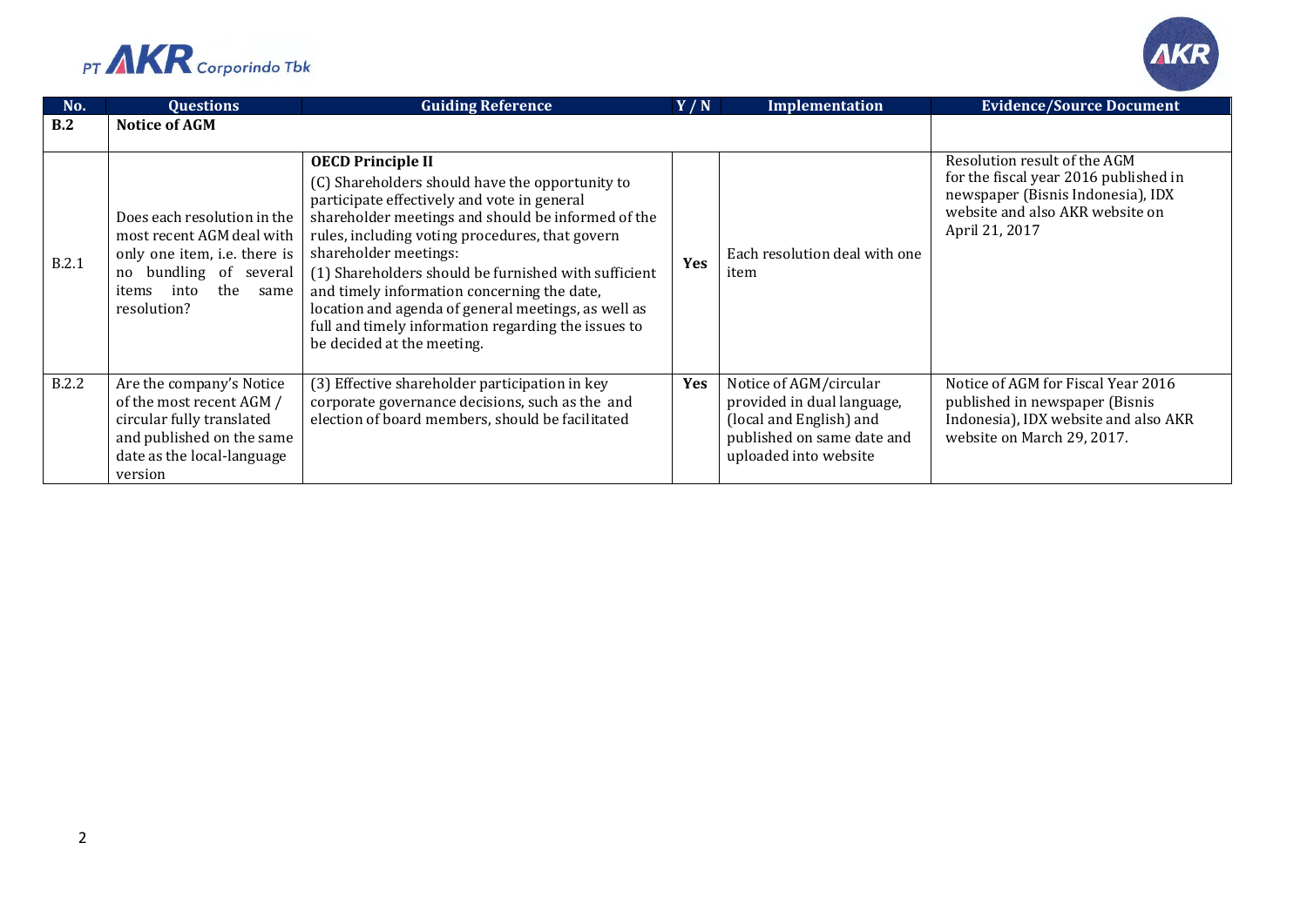



| No.          | <b>Questions</b>                                                                                                                                                                                                                          | <b>Guiding Reference</b>                                                                                                                                                                                                                                                                                                                                                                                                                                                                                                                                                                                                                                                                                                           | Y/N        | Implementation                                                                                                                              | <b>Evidence/Source Document</b>                                                                                                                                                              |
|--------------|-------------------------------------------------------------------------------------------------------------------------------------------------------------------------------------------------------------------------------------------|------------------------------------------------------------------------------------------------------------------------------------------------------------------------------------------------------------------------------------------------------------------------------------------------------------------------------------------------------------------------------------------------------------------------------------------------------------------------------------------------------------------------------------------------------------------------------------------------------------------------------------------------------------------------------------------------------------------------------------|------------|---------------------------------------------------------------------------------------------------------------------------------------------|----------------------------------------------------------------------------------------------------------------------------------------------------------------------------------------------|
|              | Does the Notice of AGM /<br>circular have the<br>following details :                                                                                                                                                                      |                                                                                                                                                                                                                                                                                                                                                                                                                                                                                                                                                                                                                                                                                                                                    |            |                                                                                                                                             |                                                                                                                                                                                              |
| <b>B.2.3</b> | Are the profiles of<br>directors/commissioners<br>(at least age, academic<br>qualification, date of first<br>appointment, experience,<br>and directorships in other<br>listed companies) in<br>seeking election /<br>reelection included? | <b>OECD Principle III</b><br>(A) All shareholders of the same series of a class<br>should be treat equally.<br>(4) Impediments to cross border voting should be<br>eliminated.<br>ICGN 8.3.2 Shareholder participation<br>in governance<br>Shareholders should have the right to participate in<br>key corporate governance decisions, such as the<br>right to nominate, appoint and remove directors in<br>an individual basis and also the right to appoint<br>external auditor.<br><b>ICGN 8.4.1 Shareholder ownership rights</b><br>The exercise of ownership rights by all shareholders<br>should be facilitated, including giving shareholders<br>timely and adequate Notice of all matters proposed<br>for shareholder vote | Yes        | Profile<br>of<br>Director<br>Commissioners provided in<br>explanatory statement to the<br>notice of AGM and published<br>in company website |                                                                                                                                                                                              |
| <b>B.2.4</b> | Are the auditors seeking<br>appointment/re-<br>appointment clearly<br>identified?                                                                                                                                                         |                                                                                                                                                                                                                                                                                                                                                                                                                                                                                                                                                                                                                                                                                                                                    | <b>Yes</b> | Details of Auditors is stated<br>in Agenda of AGM and<br>furthers<br>explained<br>in<br><b>Explanatory Statement to the</b><br>Agenda       | Summary of minutes of the AGM<br>published in newspaper (Bisnis<br>Indonesia), IDX website and also AKR<br>website on April 21, 2017;                                                        |
| <b>B.2.5</b> | Has an explanation of the<br>dividend<br>policy<br>been<br>provided?                                                                                                                                                                      |                                                                                                                                                                                                                                                                                                                                                                                                                                                                                                                                                                                                                                                                                                                                    | Yes        | Dividend policy stated in<br>annual report and company<br>filing                                                                            | Summary of minutes of the AGM<br>published in newspaper (Bisnis<br>Indonesia), IDX website and also AKR<br>website on April 21, 2017;<br>It was also stated in Annual Report 2016<br>page 36 |
| <b>B.2.6</b> | Is the amount payable for<br>final dividends disclosed?                                                                                                                                                                                   |                                                                                                                                                                                                                                                                                                                                                                                                                                                                                                                                                                                                                                                                                                                                    | Yes        | dividend<br>Final<br>approval<br>disclosed in the AGM result<br>and published                                                               | Summary of minutes of the AGM<br>published in newspaper (Bisnis<br>Indonesia), IDX website and also AKR<br>website on April 21, 2017;                                                        |
| B.2.7        | Documents requires to be<br>proxy / Were the proxy<br>documents made easily<br>available                                                                                                                                                  |                                                                                                                                                                                                                                                                                                                                                                                                                                                                                                                                                                                                                                                                                                                                    | <b>Yes</b> | documents readily<br>Proxy<br>available<br>from<br>share<br>registrar and provided in<br>company website                                    | Proxy Document of AGM available on<br>AKR's website:<br>http://www.akr.co.id/upload/gcg/subme<br>nu/submenu/73280417.pdf                                                                     |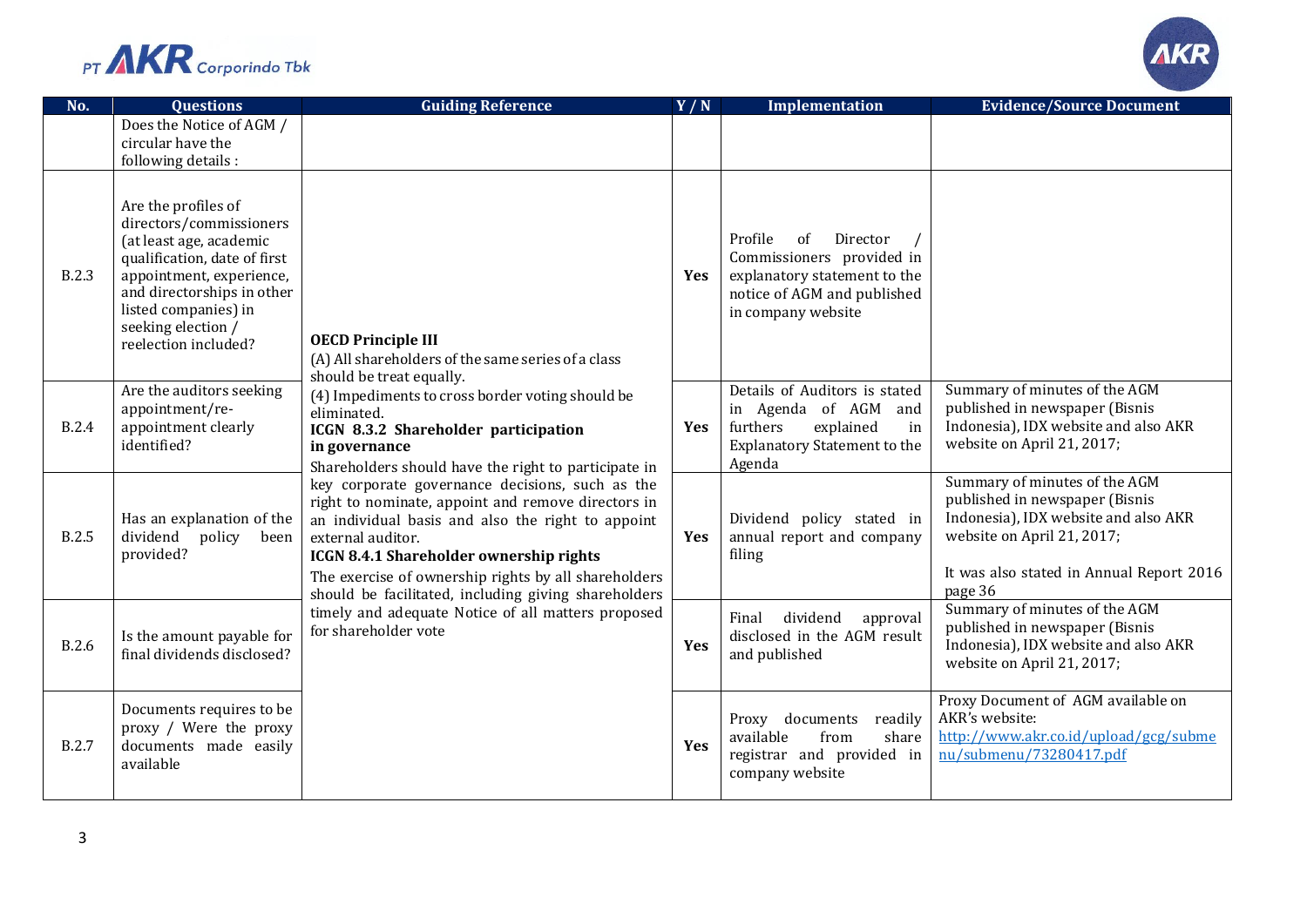



| No.          | <b>Questions</b>                                                                                                                                                                            | <b>Guiding Reference</b>                                                                                                                                                                                                                                                                                                                                                                                          | Y/N | Implementation                                                                                                                                                           | <b>Evidence/Source Document</b>                                                                                                                                                                                                                                                                                                                          |  |
|--------------|---------------------------------------------------------------------------------------------------------------------------------------------------------------------------------------------|-------------------------------------------------------------------------------------------------------------------------------------------------------------------------------------------------------------------------------------------------------------------------------------------------------------------------------------------------------------------------------------------------------------------|-----|--------------------------------------------------------------------------------------------------------------------------------------------------------------------------|----------------------------------------------------------------------------------------------------------------------------------------------------------------------------------------------------------------------------------------------------------------------------------------------------------------------------------------------------------|--|
| <b>B.3.</b>  | Insider trading and abusive self-dealing should be prohibited                                                                                                                               |                                                                                                                                                                                                                                                                                                                                                                                                                   |     |                                                                                                                                                                          |                                                                                                                                                                                                                                                                                                                                                          |  |
| <b>B.3.1</b> | Does the company have<br>policies and/or rules<br>prohibiting<br>directors/commissioners<br>and employees to benefit<br>from Knowledge which is<br>not generally available to<br>the market | <b>OECD Principle III</b><br>(B) Insider trading and abusive dealing should be<br>Prohibited<br><b>ICGN 3.5 Employee share dealing</b><br>Companies should have clear rules regarding any<br>trading by directors and employees in the company's<br>own securities. Among other issues, these must seek<br>to ensure individuals do Not benefit from knowledge<br>which is not generally available to the market. | Yes | Company had socialized<br>policies regarding share<br>transaction by Directors and<br>Commissioner and reports<br>transations to OJK/Stock<br>exchange within stipulated | The company put integrity as the first<br>working culture. Code of Conduct is<br>available on website:<br>http://www.akr.co.id/userfiles/AKR%20-<br>%20Kode%20Etik%202015.pdf<br>it is also emphasized in Guideline of BOD<br>& BOC (values):<br>http://www.akr.co.id/userfiles/AKR%20-<br>%20Pedoman%20Kerja%20Direksi%20d<br>an%20Komisaris%202015.pdf |  |
| <b>B.32</b>  | Are the directors /<br>commissioners required<br>to report their dealing in<br>company shares with in<br>3 business days?                                                                   | <b>ICGN 8.5 Shareholder rights of action</b><br>Minority shareholders should be afforded<br>protection and remedies against abusive or<br>oppressive conduct.                                                                                                                                                                                                                                                     |     | period                                                                                                                                                                   | it is implied in Guideline of BOD & BOC<br>related to reporting and responsibilities of<br>Directors No 14 and Commisioners No 13                                                                                                                                                                                                                        |  |

| B.4          | Related Party transaction by Directors and key executives                                                                          |                           |     |                                                                |                                                                               |  |
|--------------|------------------------------------------------------------------------------------------------------------------------------------|---------------------------|-----|----------------------------------------------------------------|-------------------------------------------------------------------------------|--|
|              |                                                                                                                                    |                           |     |                                                                |                                                                               |  |
| <b>B.4.1</b> | Are Directors and<br>commissioners required<br>to disclose their interest<br>in transaction and any<br>other conflicts of interest | <b>OECD Principle III</b> | Yes | Transaction which has<br>conflict of interest are<br>disclosed | Affiliations among directors is disclosed in<br>Annual Report 2016 pg 184-185 |  |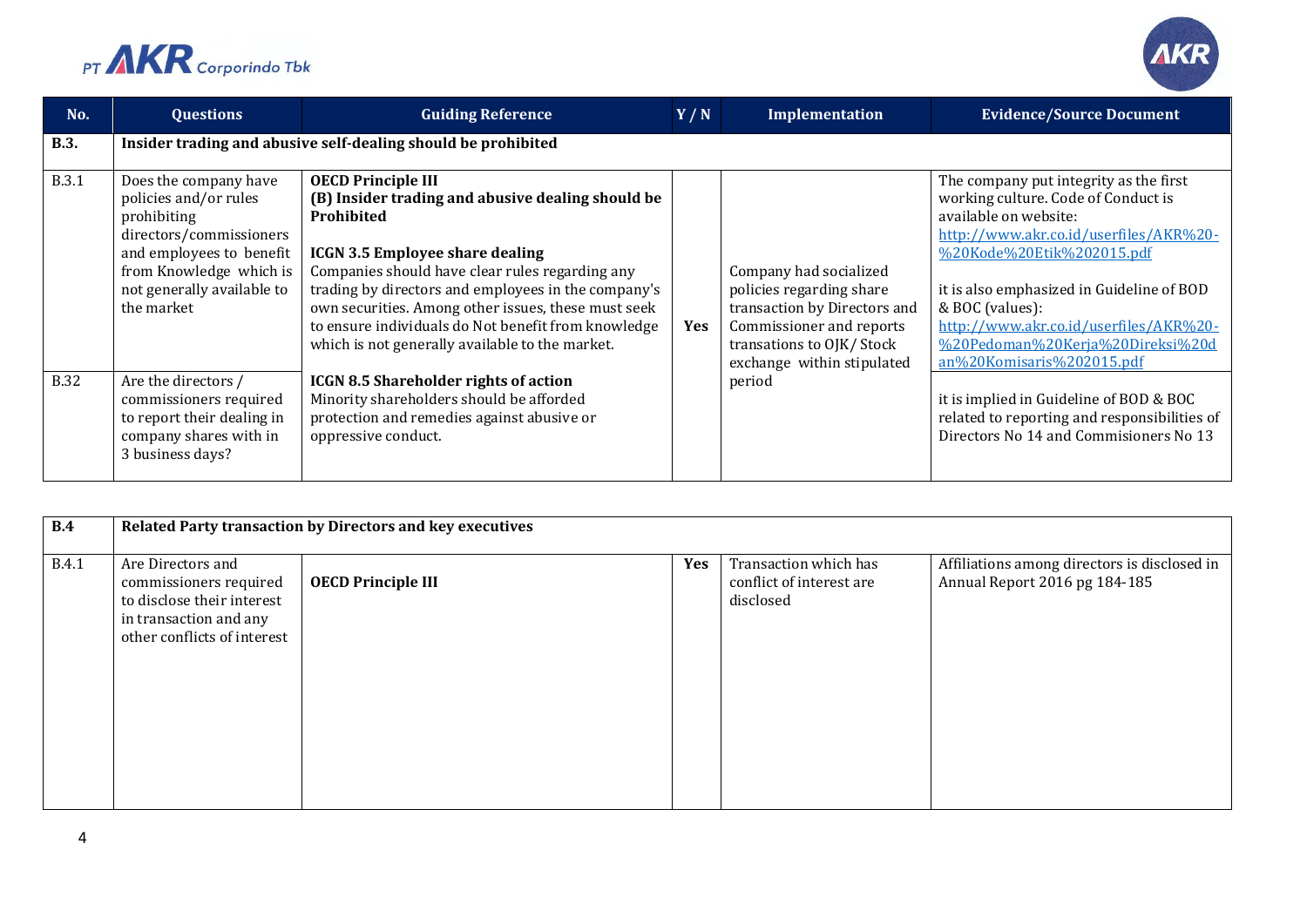



| No.          | <b>Questions</b>                  | <b>Guiding Reference</b>                                                                         | Y/N | Implementation                       | <b>Evidence/Source Document</b>                        |
|--------------|-----------------------------------|--------------------------------------------------------------------------------------------------|-----|--------------------------------------|--------------------------------------------------------|
| <b>B.4.2</b> | Does the company have a           | (C) Members of the board and key executives should                                               | Yes | Material                             | Annual Report 2016 page 189                            |
|              | policy requiring a                | be required to disclose to the board whether they,                                               |     | Transaction/related party            | About Audit Committee Duties and                       |
|              | committee of                      | directly, indirectly or on behalf of third parties, have                                         |     | transaction reviewed and             | Responsibilities                                       |
|              | independent                       | a material interest in any transaction or matter                                                 |     | approved by BOC                      |                                                        |
|              | directors/commissioners           | directly affecting the corporation                                                               |     |                                      |                                                        |
|              | to review                         |                                                                                                  |     |                                      |                                                        |
|              | material/significant RPTs         |                                                                                                  |     |                                      |                                                        |
|              | to determine whether              |                                                                                                  |     |                                      |                                                        |
|              | they are in the best              |                                                                                                  |     |                                      |                                                        |
|              | interests of the company          |                                                                                                  |     |                                      |                                                        |
|              | and shareholders?                 |                                                                                                  |     |                                      |                                                        |
|              | Does the company have a           | ICGN 2.11.1 Related party transactions                                                           |     |                                      | The Latest Company's<br>Articles of Association can be |
|              | policy requiring board<br>members | Companies should have a process for reviewing and<br>monitoring any related party transaction. A |     | As and when required will            | downloaded on AKR's                                    |
|              | (directors/commissioner           | committee of independent directors should review                                                 |     |                                      | website:                                               |
| <b>B.4.3</b> | s) to abstain from                | significant related party transactions to determine                                              | Yes |                                      | http://www.akr.co.id/userfiles/AKR%20-                 |
|              | participating in the board        | whether they are in the best interests of the company                                            |     | be enforced                          | %20Anggaran%20Dasar%20-%20Ind.pdf                      |
|              | discussion on a particular        | and if so to determine what terms are fair.                                                      |     |                                      |                                                        |
|              | agenda when they are              |                                                                                                  |     |                                      |                                                        |
|              | conflicted?                       |                                                                                                  |     |                                      |                                                        |
|              |                                   | <b>ICGN 2.11.2 Director conflicts of interest</b>                                                |     |                                      | it is enforced in Guideline of BOD & BOC               |
|              | Does the company have             | Companies should have a process for identifying and                                              |     |                                      | (Duties, Responsibilities, and Authorities):           |
|              | policies on loans to              | managing conflicts of interest directors may have. If                                            | Yes |                                      | http://www.akr.co.id/userfiles/AKR%20-                 |
|              | directors and                     | a director has an interest in a matter under                                                     |     | Loans of Directors provided          | %20Pedoman%20Kerja%20Direksi%20d                       |
|              | commissioners either              | consideration by the board, then the director should                                             |     |                                      | an%20Komisaris%202015.pdf                              |
| <b>B.4.4</b> | forbidding this practice          | Not participate in those discussions and the board                                               |     | strictly as per the OJK              |                                                        |
|              | or ensuring that they are         | should follow any further appropriate processes.                                                 |     | regulation and properly<br>discussed |                                                        |
|              | being conducted at arm's          | Individual directors should be conscious of                                                      |     |                                      |                                                        |
|              | length basis and at               | shareholder and public perceptions and seek to                                                   |     |                                      |                                                        |
|              | market rates?                     | avoid situations where there might be an appearance                                              |     |                                      |                                                        |
|              |                                   | of a conflict of interest.                                                                       |     |                                      |                                                        |